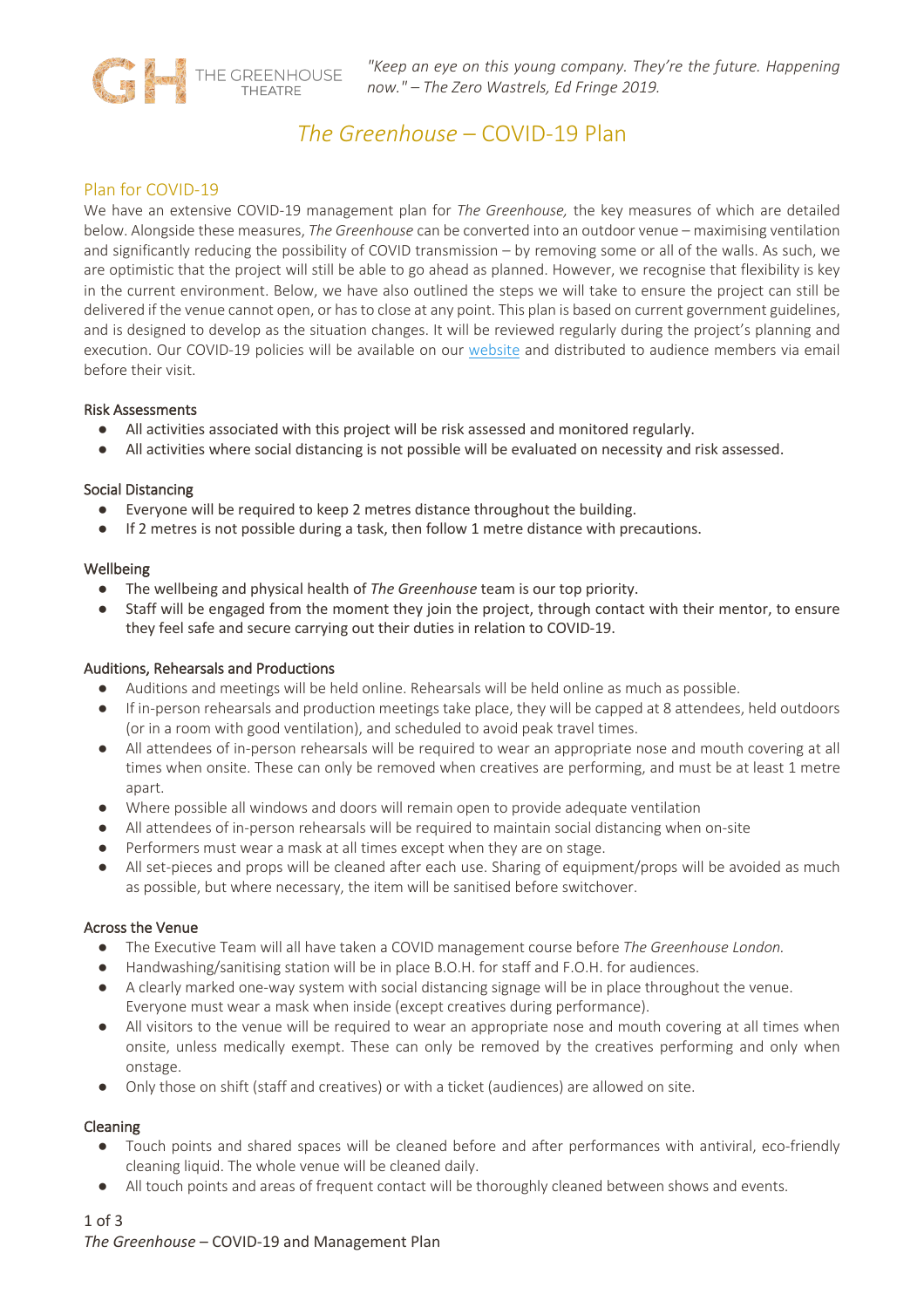

Between shows and events, doors will be kept open for ventilation of the auditorium.

#### Travelling to *The Greenhouse*

- We encourage modes of travel besides public transport e.g. cycling and walking. Suggested travel routes will be clearly published on our website.
- Events will be scheduled to avoid peak travel times as much as possible.

#### Scheduling/Personnel

- We'll schedule events/shows so audience members don't come into contact during changeover.
- Call/shift times staggered to avoid peak travel times. These will be based on fixed-team bubbles among staff. Bubbles will be assigned to specific zones in the venue to further prevent overlap.

#### Seating

- Audience members will be seated as individuals or groups from the same household.
- 3-seat blocks a minimum of one metre apart will be clearly taped off.
- When a booking is made in a block, any remaining tickets in the block are taken off sale.
- An usher will ensure people find their seats, wear masks, and stay socially distanced.

#### Box Office/Ticketing

- If theatres can operate indoors, the box office will be in the foyer for enquiries and sales. Tickets will be checked outside the venue. Only staff and ticket holders will be allowed in the venue.
- A socially distanced queueing system will be clearly marked out and enforced.
- Audience members will have allocated entry times, and will be asked to arrive on time.
- A screen will be fitted to the box office to protect staff and patrons.
- We will operate a cashless box-office, only accepting card payments.
- Audience members must bring digital tickets or print at home (no box-office pick-up).
- Workshop and event attendees must book their slot online in advance.

#### Access

- Access patrons will be informed that we cannot provide physical assistance. If assistance is necessary, we will provide a complimentary ticket for a member of their household.
- Ushers wear visors (instead of masks) when assisting D/deaf or hard of hearing patrons.

# COVID-19 Related Sickness

- Visitors will be asked a symptom checklist upon arrival, and will be asked to notify us if they test positive or display symptoms 21 days after attending an event at *The Greenhouse.*
- Staff who display symptoms of COVID-19 or come into contact with someone who has tested positive will be asked to follow the government's self-isolation rules.

#### Track and Trace

- All visitors to the venue will be required to provide their contact details for track and trace purposes.
- All creatives attending in person rehearsals will be required to provide their contact details for track and trace purposes.
- Contact details of everyone onsite will be passed onto NHS Track and Trace if required.

#### **Training**

- Staff will be trained on this policy to answer any questions, and will be given a copy of the policy.
- Three managers will be appointed to oversee the implementation of this action plan. At least one of these managers will be on site at all times to resolve queries.

#### Outdoor Performances

● If theatres are only allowed to operate outdoors, *The Greenhouse* will be converted to an outdoor venue. Walls will be removed for social distancing and maximum ventilation. In this scenario, all other protocols in this plan will still be enforced, and the box-office will also be moved to just outside the venue.